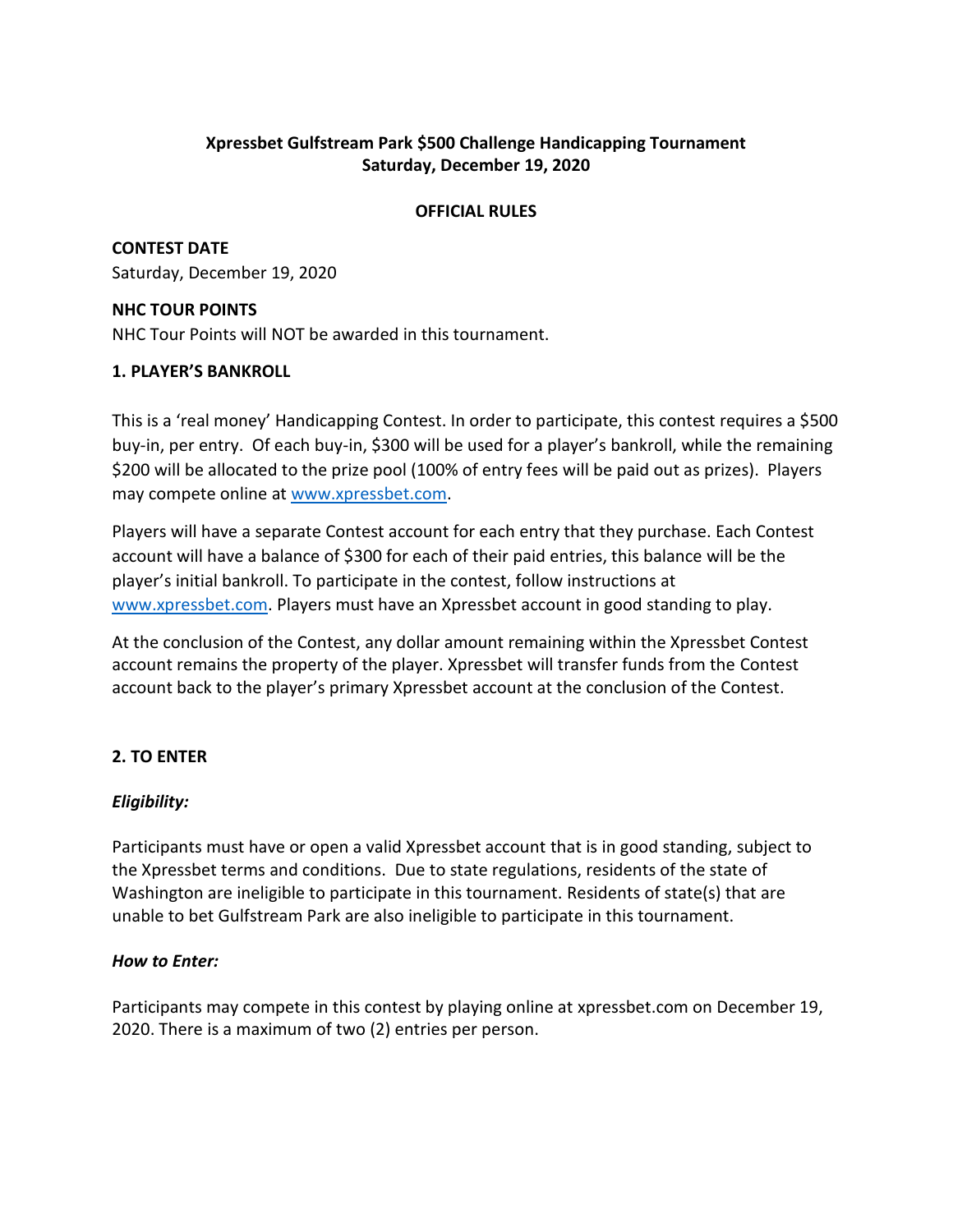### *Deadline to Enter:*

Entries will be accepted up until 3:00PM ET on Saturday, December 19, 2020.

Online registration begins Wednesday, December 16, 2020 at approximately 12:00PM ET. To participate in the contest, follow instructions at [www.xpressbet.com/](http://www.xpressbet.com/)tournaments. The Buy-In amount (\$500) will be deducted from the player's Xpressbet account at the time of registration. The player must have sufficient funds in their Xpressbet account to cover the Buy-In to complete registration. Registration must be completed for each entry purchased.

#### **3. FORMAT**

- Tournament races include all races from Gulfstream Park on Saturday, December 19, 2020.
- Permitted wagers are Win, Place, Show, Exacta, Trifecta and Daily Double.
- No Superfecta, Grand Slam, Super High 5, Pick 3, Pick 4, Pick 5, Pick 6, Golden Hour Double or Golden Hour Pick 4 wagers are permitted in this contest. The Parlay function for Win, Place and Show wagers is not permitted in this contest.
- At minimum, players must wager their entire \$300 bankroll during the contest.
- There are no maximums players may wager as much as they want, including the winnings from their bankroll, whenever they wish.
- For purposes of this contest, a Daily Double wager counts as a bet on one (1) contest race. For example, a Daily Double wager on the Race 4 (linking to Race 5) Double will count as a wager on Race 4.
- In the unlikely event of a cancellation of a race card, Tournament Officials reserve the right to substitute races from another racetrack or cancel the tournament.

Should an entry in this contest fail to meet the above-mentioned requirements, that entry may be disqualified from the contest, making the entry ineligible to win prizes. Any situation involving a late scratch where it is deemed the players were not given sufficient time to adjust their betting will be handled on a case-by-case basis by contest officials.

The player with the largest bankroll after the last Contest Race on December 19, 2020, will be declared the winner. It is the player's responsibility to meet the wagering requirements listed above. Contest officials will make the decision on disqualification in the event of a rule violation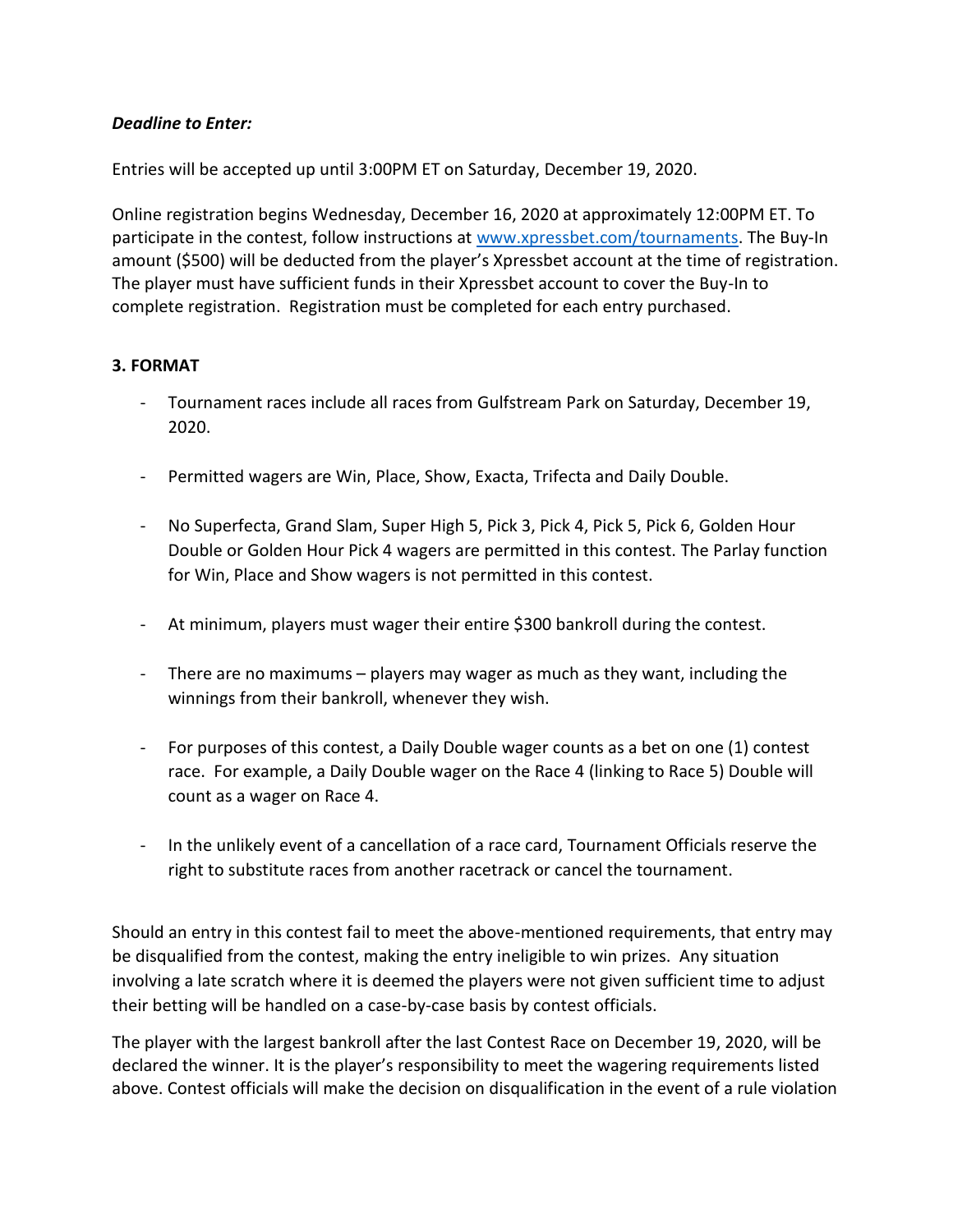and all decisions are final. The remaining bankroll in their online Xpressbet contest account remains the property of the player. Entry fees will not be refunded in the event of a disqualification.

# **4. PRIZES**

100% of the entry fees will be paid out as prizes. The final prize pool will be announced on December 19, 2020, after Registration closes. The final prize pool distribution and number of qualifying spots for the \$1,500 Santa Anita Opening Day Challenge on Saturday, December 26, 2020 will be based upon the final number of entries in the contest.

Below are three (3) examples of the prize pool distribution depending on the number of entries in this contest:

#### **At 100 entries, prizes will be:**

- Five (5) entries into the December 26, 2020 Santa Anita Opening Day Challenge awarded to the Top 5 finishers. Entries are valued at \$1,500 each (\$1,000 Bankroll + \$500 Entry Fee) and must be played online at Xpressbet.
- \$12,500 Cash Prize pool for the top four (4) finishers.

Cash prize pool distribution based on 100 entries:

| <b>Number of Entries</b> | 100               |                |
|--------------------------|-------------------|----------------|
| <b>Final Standing</b>    | <b>Cash Prize</b> | % of Cash Pool |
| 1 <sup>st</sup>          | \$6,250.00        | 50%            |
| 2 <sub>nd</sub>          | \$3,125.00        | 25%            |
| <b>a</b> rd              | \$1,875.00        | 15%            |
| ⊿th                      | \$1,250.00        | 10%            |
| <b>TOTAL CASH PRIZES</b> | \$12,500.00       |                |

#### **At 150 entries, prizes will be:**

- Eight (8) entries into the December 26, 2020 Santa Anita Opening Day Challenge awarded to the Top 8 finishers. Entries are valued at \$1,500 each (\$1,000 Bankroll + \$500 Entry Fee) and must be played online at Xpressbet.
- \$18,000 Cash Prize pool for the top four (4) finishers.

Cash prize pool distribution based on 150 entries:

| <b>Number of Entries</b> | 150               |                |
|--------------------------|-------------------|----------------|
| <b>Final Standing</b>    | <b>Cash Prize</b> | % of Cash Pool |
| 1 <sub>st</sub>          | \$9,000.00        | 50%            |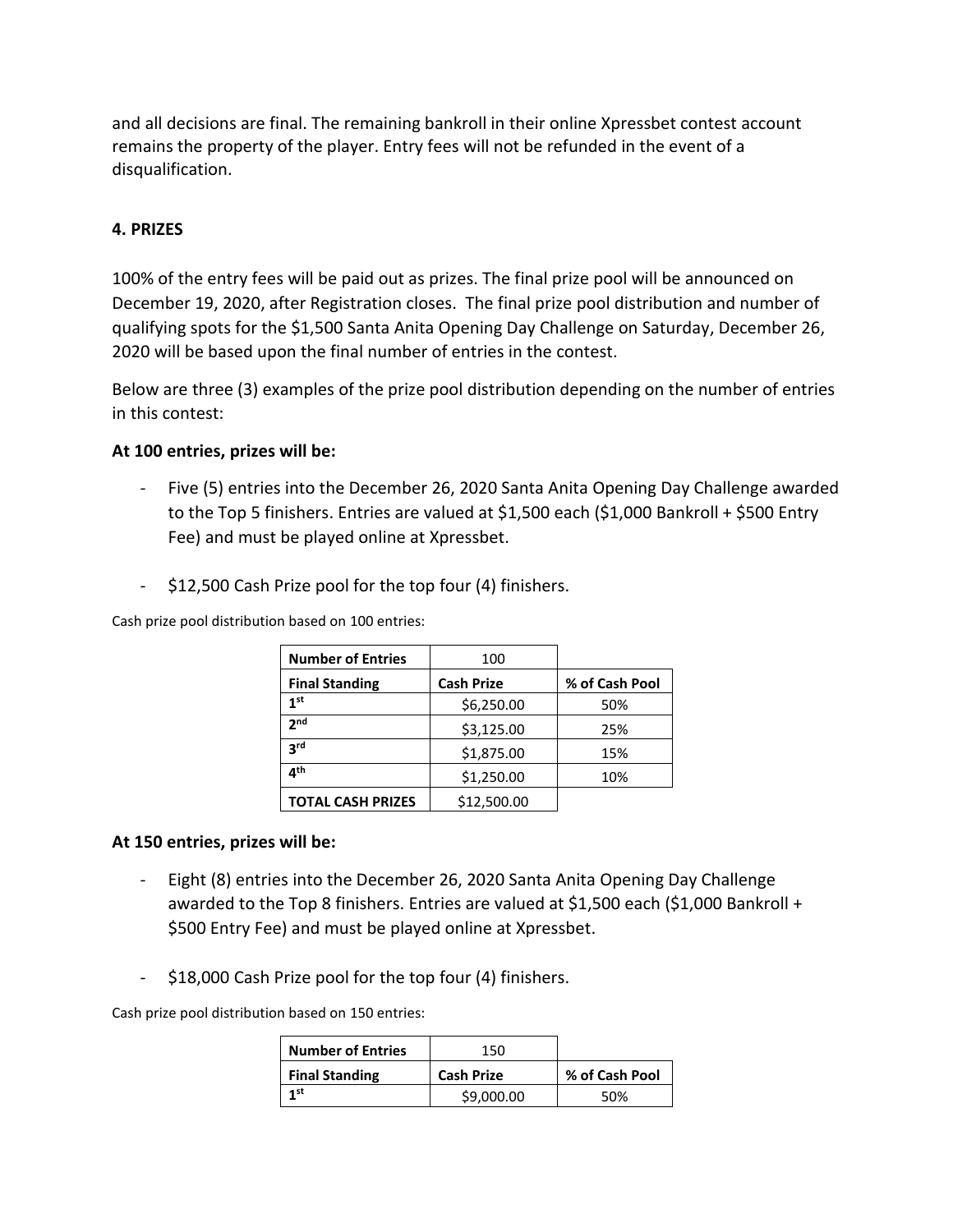| 2 <sub>nd</sub>          | \$4,500.00  | 25% |
|--------------------------|-------------|-----|
| 3 <sup>rd</sup>          | \$2,700.00  | 15% |
| ⊿ <sup>th</sup>          | \$1,800.00  | 10% |
| <b>TOTAL CASH PRIZES</b> | \$18,000.00 |     |

#### **At 200 entries, prizes will be:**

- Ten (10) entries into the December 26, 2020 Santa Anita Opening Day Challenge awarded to the Top 10 finishers. Entries are valued at \$1,500 each (\$1,000 Bankroll + \$500 Entry Fee) and must be played online at Xpressbet.
- \$25,000 Cash Prize pool for the top four (4) finishers.

Cash prize pool distribution based on 200 entries:

| <b>Number of Entries</b> | 200               |                |
|--------------------------|-------------------|----------------|
| <b>Final Standing</b>    | <b>Cash Prize</b> | % of Cash Pool |
| 1 <sup>st</sup>          | \$12,500.00       | 50%            |
| 2 <sub>nd</sub>          | \$6,250.00        | 25%            |
| <b>a</b> rd              | \$3,750.00        | 15%            |
| ⊿th                      | \$2,500.00        | 10%            |
| <b>TOTAL CASH PRIZES</b> | \$16,000.00       |                |

#### **SANTA ANITA OPENING DAY CHALLENGE ENTRY:**

The prize entries into the Santa Anita Opening Day Challenge will be valid for December 26, 2020 only. The player(s) that win an entry into the Santa Anita Opening Day Challenge will compete in the tournament online at xpressbet.com. Santa Anita Opening Day Challenge entries are valued at \$1,500 each.

**Winning Multiple Santa Anita Opening Day Challenge Entries**: A player may win up to two (2) 2020 Santa Anita Opening Day Challenge entries in this contest. In order to win up to two (2) entries into the Santa Anita Opening Day Challenge in this contest, a player would need to have two (2) entries in this contest that finish in the final standings where both entries qualify to earn an entry prize.

#### **5. PLAYER BANKROLL:**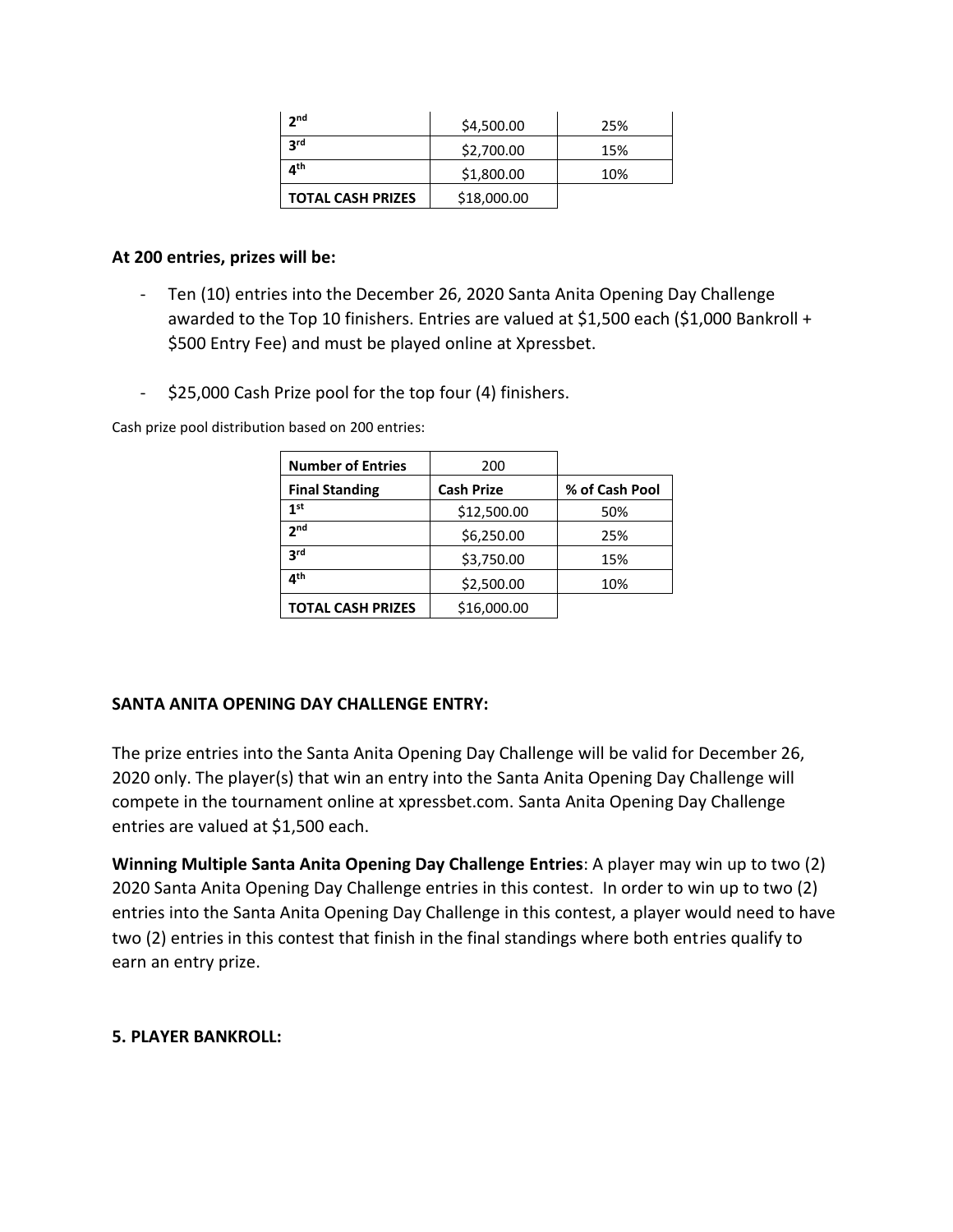Upon completion of registration, the \$500 Buy-In will be deducted from the player's Xpressbet account. A Contest account will be created and \$300 will be deposited into the player's Contest account. All contest wagers must be placed from the Contest account.

#### **6. PLACING WAGERS:**

On the day of the contest, after completing registration, the player must log in to their Xpressbet account. During login, the player will be prompted to select their Main Xpressbet Account or their Contest account. The Contest wagers must be placed through the Contest account.

# **7. ADVANCE WAGERING**

Advance wagering will not be permitted unless prior approval has been obtained by a contest official. Wagers for each race must be placed after the prior race has been declared official. This rule is designed to maintain an accurate leaderboard.

If a player needs to advance wager for any reason, a player must contact a contest official. The contest official will decide if an advance wager will affect the integrity of the leaderboard. All decisions are final and penalties for violating this rule will be at the sole discretion of contest officials.

# **8. CASHING OUT**

Players competing online will not be able to cash out their account balances until after the results of the final live contest race on Saturday, December 19, 2020 become official. After the contest is official, any remaining balance from the Contest account will be transferred back to the player's primary Xpressbet account.

# **9. IRS WITHHOLDING:**

Per the tax rules by the U.S. Treasury Department and the Internal Revenue Service.

# **10. SCRATCHES**

If a horse is scratched after a wager is placed, it is the player's responsibility to change his/her selection prior to the start of the race in order to meet contest parameters. If a late scratch occurs or a horse is declared a 'non-starter' and post time prevents the selection of an alternate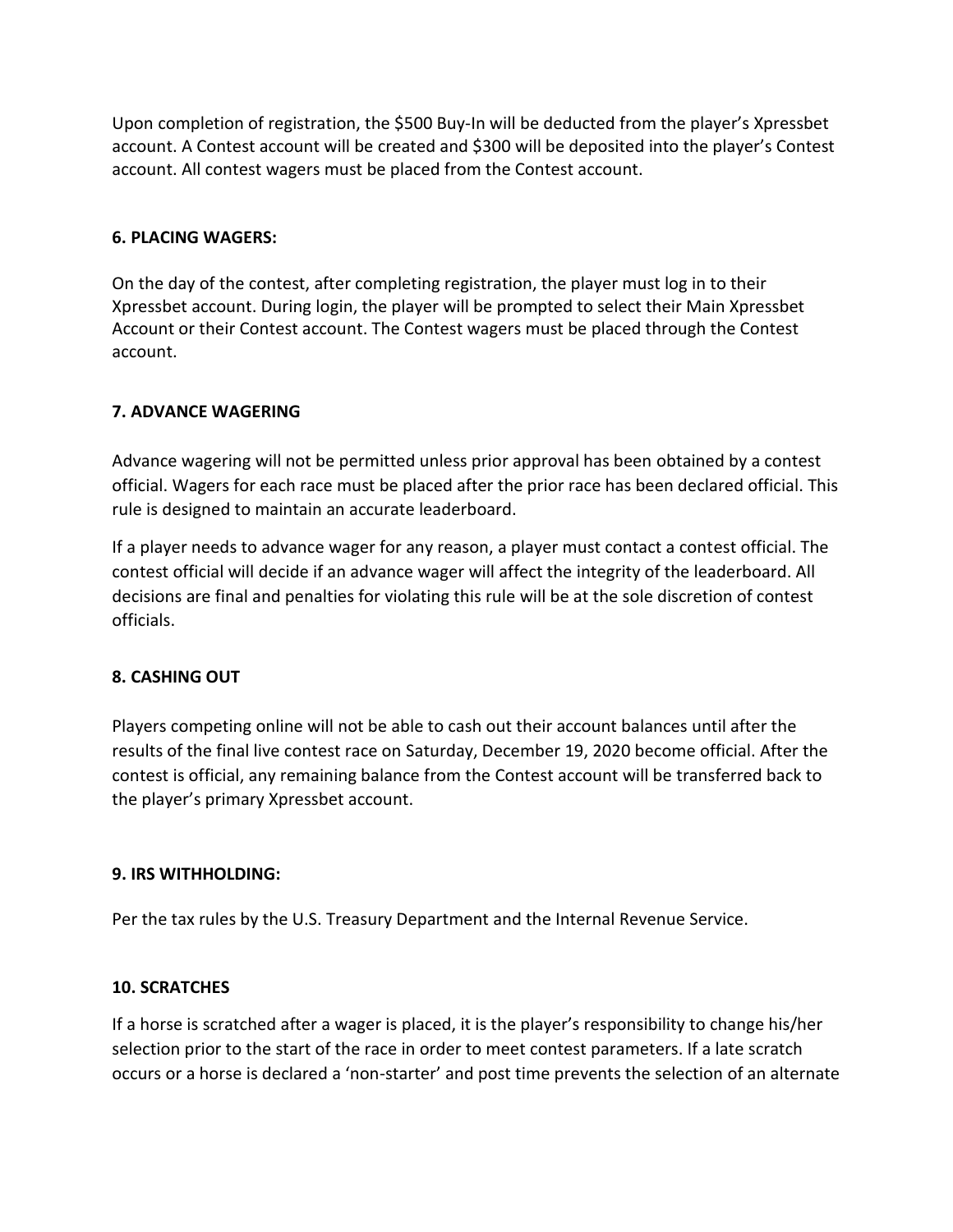horse or bet cancellation, the contestant will not be disqualified for failure to bet the minimum amount and any live tickets bet will be in play.

### **11. CONTEST STANDINGS:**

Contest standings will be based off of each player's bankroll on their official contest entry. Standings will rank all bankrolls based off of dollar value from largest to smallest, with first place being the largest bankroll and last place being the smallest bankroll.

Current standings will be posted after every race, or as soon as the information is available. Standings will be posted at xpressbet.com.

#### **12. TIES**

In a result of a tie between any of the finishing positions, the following will be done with regard to prize distribution:

#### *For Entry Prizes:*

If the tie occurs in a place in the standings that will earn an entry prize, the player with the largest dollar amount in total wagers will be declared the winner of the tie and awarded the higher placing in the final official standings, resulting in that player having the first choice (among the tied players) of one (1) prize entry. For example, if two players tie for third place and player #1 has wagered a total of \$3,000 ending with a bankroll of \$8,000 and player #2 has wagered a total of \$4,000 finishing with a bankroll of \$8,000 (based on wagering his/her winnings as well as original bankroll), Player #2 will receive the higher placing and will be able to choose a prize entry before Player #1.

If both players wagered the same amount and finished with the same final bankroll, the player with the highest single race profit will be awarded the higher placing in the final official standings. In the event both players wagered the same amount, finished with the same bankroll, and tied with the largest single race profit, the higher placing will be decided by whoever registered for the contest first.

# *For Cash Prizes:*

If the tie occurs in a place in the standings that will earn a cash prize, then the cash prizes for that tied placing and the subsequent placing will be combined and split evenly among the tied players. For example, if two players finish tied for third place in the final standings, then the cash prize for third place and the cash prize for fourth place will be combined together and then split evenly among the players tied for third place.

#### **13. INELIGIBILITY**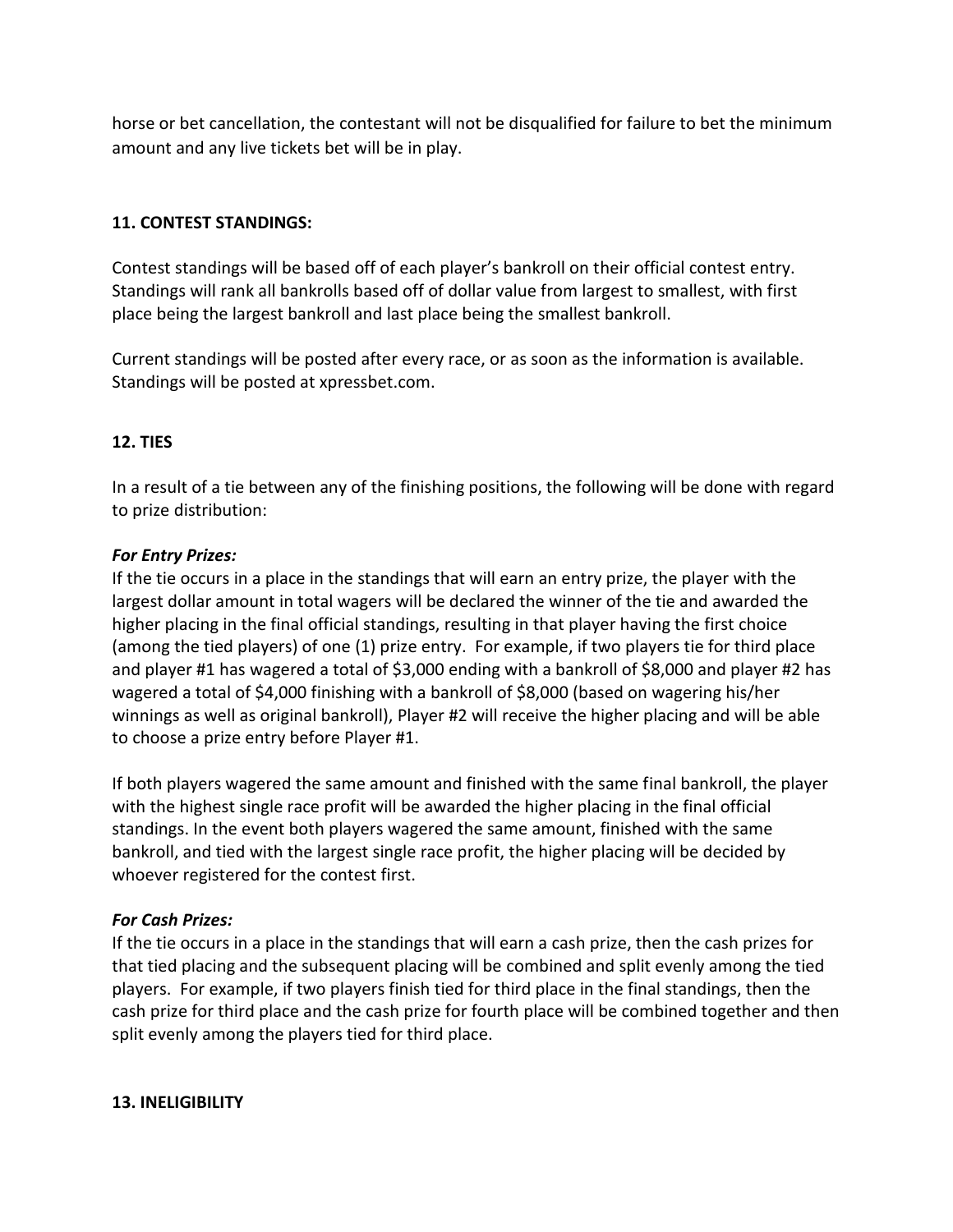The following are ineligible to participate in this contest: Employees of Xpressbet, Gulfstream Park and AmTote.

# **14. HORSE OWNERSHIP & WAGERING ON A COMPETING HORSE:**

If a player has an ownership or other interest in any horses running in any of the contest races, or holds a pari-mutuel license in any jurisdiction, then all involvements and licenses must be fully disclosed to contest officials prior to the start of the contest. Failure to disclose any ownership interest or license can result in disqualification. Trainers, owners or any other player with another interest can bet that race, but must bet their horse to WIN in a WPS pool wager or "ON TOP ONLY" when wager in the Exacta or Trifecta pool, assuming those bet types are eligible in the contest.

# **15. TAXES:**

Liability for any and all federal, state, and local taxes is solely the responsibility of prize winners.

### **16. AFFIDAVITS**

Affidavits confirming compliance of all the rules of this contest will be required of all participants. All prize winners acknowledge that if they enter this contest under a fraudulent name and/or Social Security number, they will be immediately disqualified from this and all future contests held by The Stronach Group. Positive identification is required of contestants and prize winners. Positive identification is a driver's license with a picture and same address and birth date used on the entry forms, and/or other forms of identification as deemed adequate by contest officials. Contestants also consent to the use of their names, pictures and video images to be used by The Stronach Group without compensation.

# **17. JUDGING AND DISPUTES:**

The management of Xpressbet reserve the right to interpret all questions and conditions in regard to this event, without claim for damages or recourse of any kind. All decisions made by contest officials will be final and all questions and definitions not covered explicitly in these rules shall be interpreted by contest officials. Xpressbet reserves the right to amend these rules at any time.

If for any reason there is a cancellation in racing on December 19, 2020, the contest will be based on the races completed during the event. If the cancellation takes place prior to the first race, the contest will be canceled and all entry fees will be refunded. Contest officials will make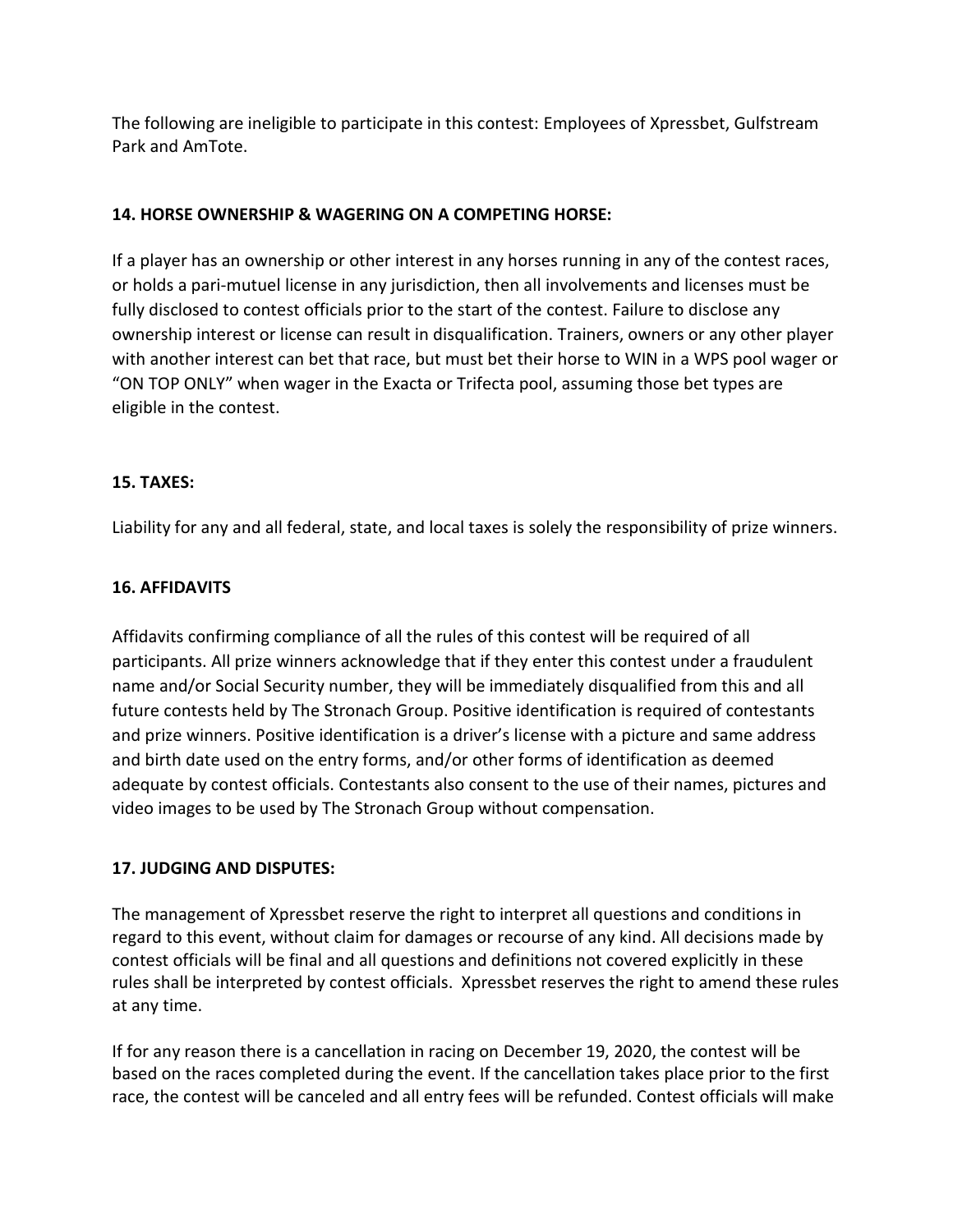an announcement and all decisions are final.

Anyone found to have engaged in or attempted to engage in any act that contest officials believe in their sole and absolute discretion compromises or could compromise the competitive integrity of this contest, including collusion, will be subject to sanctions imposed by The Stronach Group management. The nature and extent of the sanctions imposed shall be in the sole and absolute discretion of The Stronach Group management and may include, but shall not be limited to, the following:

- Forfeiture of prize money
- Disqualification from the contest
- Loss of privilege to participate in future Stronach Group handicapping contests

# **18. RELEASE OF LIABILITY; DISCLAIMER OF WARRANTY; FORUM SELECTION CLAUSE.**

This Contest is subject to all applicable federal, state, and local laws. By participating in this Contest, Entrants and winners agree to indemnify, release and hold harmless Sponsor, affiliates, parent corporation, officers, and directors (the "Released Parties") from any and all liability, for loss, harm, damage, injury, cost or expense whatsoever, including without limitation, tax liabilities, property damage, personal injury (including emotional distress), and/or death caused, directly or indirectly, from the awarding, acceptance, possession, use, misuse, loss or misdirection of any prize or resulting from participating in this Contest or any promotion or prize-related activities, and for any claims or causes of action based on publicity rights, defamation or invasion of privacy. The Released Parties assume no responsibility for any injury or damage to Entrants or to any other person's computer, regardless of how caused, relating to or resulting from entering or downloading materials or software in connection with this Contest. Entrants and winners acknowledge that the Released Parties have neither made nor are in any manner responsible or liable for any warranty, representations or guarantees, express or implied, in fact or in law, relative to any prize, including, but not limited to, express warranties provided by the manufacturer of the goods or their affiliates. THIS CONTEST IS GOVERNED BY THE LAWS OF THE UNITED STATES AND THE STATE OF OREGON WITHOUT RESPECT TO ITS CONFLICT OF LAW DOCTRINES. Entrant agrees that, by entering the Contest, (i) any and all disputes, claims, and causes of action arising out of or in connection with this Contest, or any prize awarded, shall be resolved individually without resort to any form of class action, and exclusively before a state or federal court located in (County & State) and having jurisdiction; (ii) any claims, judgments and awards shall be limited to actual out-of-pocket costs incurred, including costs associated with entering the Contest, but in no event attorney's or experts' fees; and (iii) under no circumstances will any Entrant be permitted to obtain any award for, and Entrant hereby waives all rights to claim, punitive, incidental or consequential damages, including reasonable attorneys' fees, and any and all rights to have damages multiplied or otherwise increased and any other damages, other than damages for actual out